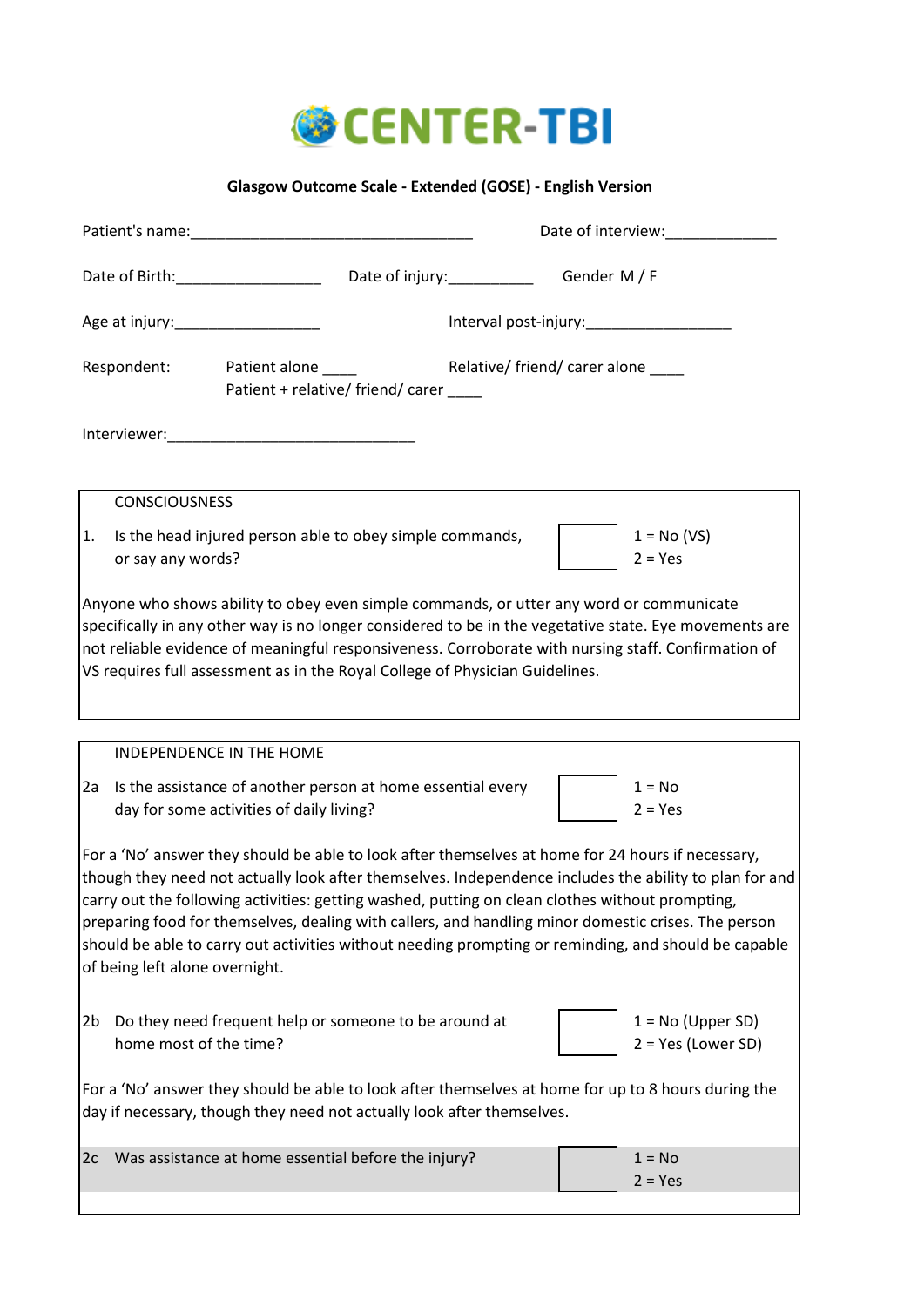|                                                                                                                                                                              | INDEPENDENCE OUTSIDE THE HOME                                                                                                                                                                                                                                                                                                                                                                    |                                          |  |  |
|------------------------------------------------------------------------------------------------------------------------------------------------------------------------------|--------------------------------------------------------------------------------------------------------------------------------------------------------------------------------------------------------------------------------------------------------------------------------------------------------------------------------------------------------------------------------------------------|------------------------------------------|--|--|
| За                                                                                                                                                                           | Are they able to shop without assistance?                                                                                                                                                                                                                                                                                                                                                        | $1 = No (Upper SD)$<br>$2 = Yes$         |  |  |
| This includes being able to plan what to buy, take care of money themselves, and behave<br>appropriately in public. They need not normally shop, but mu st be able to do so. |                                                                                                                                                                                                                                                                                                                                                                                                  |                                          |  |  |
| 3 <sub>b</sub>                                                                                                                                                               | Were they able to shop without assistance before the<br>injury?                                                                                                                                                                                                                                                                                                                                  | $1 = No$<br>$2 = Yes$                    |  |  |
| 4a                                                                                                                                                                           | Are they able to travel locally without assistance?                                                                                                                                                                                                                                                                                                                                              | $1 = No (Upper SD)$<br>$2 = Yes$         |  |  |
|                                                                                                                                                                              | They may drive or use public transport to get around. Ability to use a taxi is sufficient, provided the<br>person can phone for it themselves and instruct the driver.                                                                                                                                                                                                                           |                                          |  |  |
| 4 <sub>b</sub>                                                                                                                                                               | Were they able to travel without assistance before the<br>injury?                                                                                                                                                                                                                                                                                                                                | $1 = No$<br>$2 = Yes$                    |  |  |
|                                                                                                                                                                              | <b>WORK</b>                                                                                                                                                                                                                                                                                                                                                                                      |                                          |  |  |
| 5a                                                                                                                                                                           | Are they currently able to work to their previous capacity?                                                                                                                                                                                                                                                                                                                                      | $1 = No$<br>$2 = Yes$                    |  |  |
|                                                                                                                                                                              | If they were working before, then their current capacity for work should be at the same level. If they<br>were seeking work before, then the injury should not have adversely affected their chances of<br>obtaining work or the level of work for which they are eligible. If the patient was a student before<br>injury then their capacity for study should not have been adversely affected. |                                          |  |  |
| 5b                                                                                                                                                                           | How restricted are they?<br>a) Reduced work capacity.<br>b) Able to work only in a sheltered workshop or non-<br>competitive job, or currently unable to work.                                                                                                                                                                                                                                   | $1 = a$ (Upper MD)<br>$2 = b$ (Lower MD) |  |  |
| 5c                                                                                                                                                                           | Were they either working or seeking employment before<br>the injury (answer 'yes') or were they doing neither (answer<br>$'(no')$ ?                                                                                                                                                                                                                                                              | $1 = No$<br>$2 = Yes$                    |  |  |
|                                                                                                                                                                              | <b>SOCIAL &amp; LEISURE ACTIVITIES</b>                                                                                                                                                                                                                                                                                                                                                           |                                          |  |  |
| 6а                                                                                                                                                                           | Are they able to resume regular social and leisure activities<br>outside home?                                                                                                                                                                                                                                                                                                                   | $1 = No$<br>$2 = Yes$                    |  |  |
|                                                                                                                                                                              | They need not have resumed all their previous leisure activities, but should not be prevented by<br>physical or mental impairment. If they have stopped the majority of activities because of loss of<br>interest or motivation then this is also considered a disability.                                                                                                                       |                                          |  |  |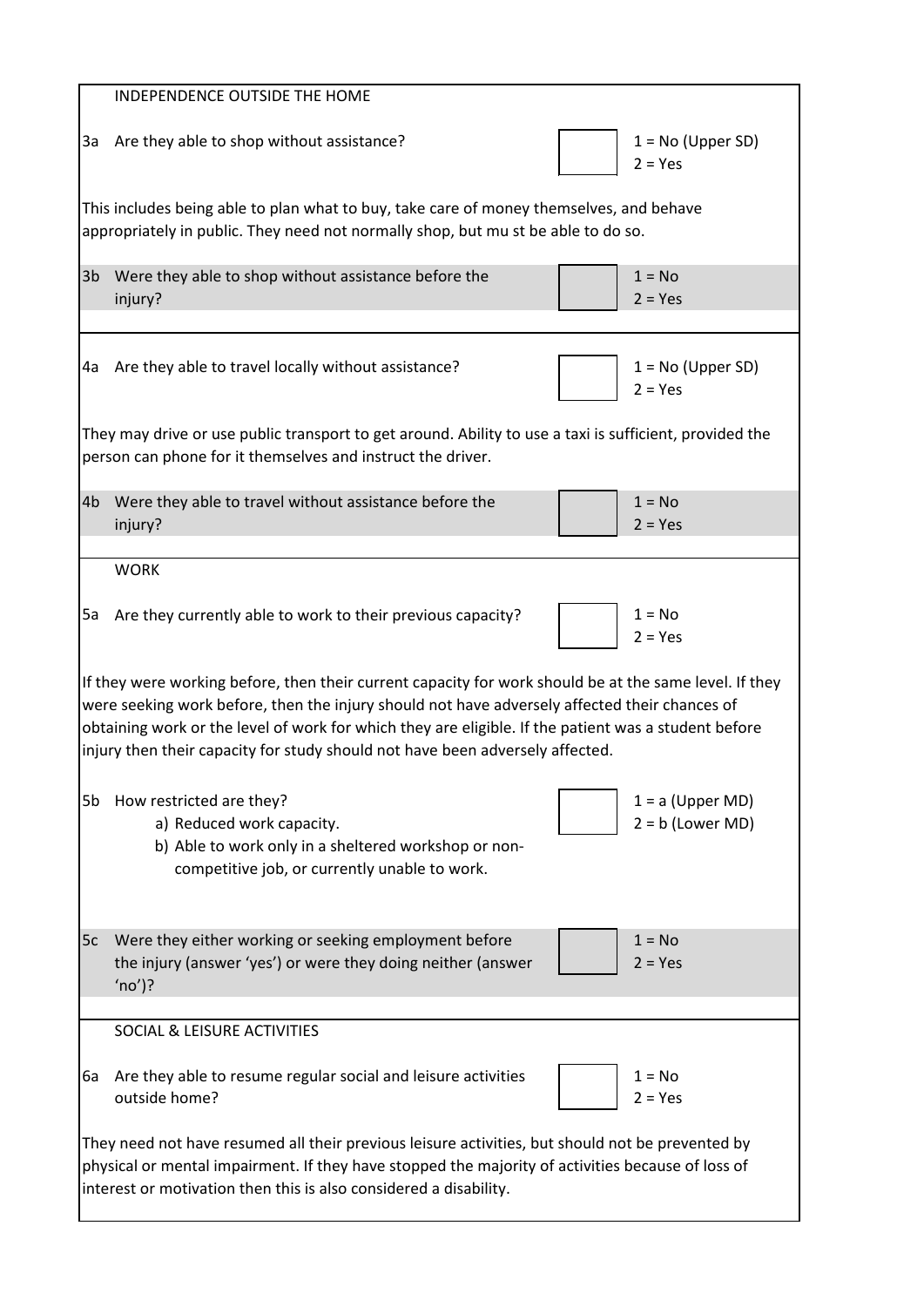| What is the extent of restriction on their social and leisure<br>6b                                                                                                           |                      |
|-------------------------------------------------------------------------------------------------------------------------------------------------------------------------------|----------------------|
| activities?                                                                                                                                                                   |                      |
| a) Participate a bit less: at least half as often as before<br>injury.                                                                                                        | $1 = a$ (Lower GR)   |
| b) Participate much less: less than half as often.                                                                                                                            | $2 = b$ (Upper MD)   |
| c) Unable to participate: rarely, if ever, take part.                                                                                                                         | $3 = c$ (Lower MD)   |
| $1 = No$<br>Did they engage in regular social and leisure activities<br>6c                                                                                                    |                      |
| outside home before the injury?<br>$2 = Yes$                                                                                                                                  |                      |
| <b>FAMILY &amp; FRIENDSHIPS</b>                                                                                                                                               |                      |
| Have there been psychological problems which have<br>$1 = No$<br>7a                                                                                                           |                      |
| resulted in ongoing family disruption or disruption to<br>$2 = Yes$<br>friendships?                                                                                           |                      |
| Typical post-traumatic personality changes: quick temper, irritability, anxiety, insensitivity to others,<br>mood swings, depression, and unreasonable or childish behaviour. |                      |
| 7b What has been the extent of disruption or strain?                                                                                                                          |                      |
| a) Occasional - less than weekly                                                                                                                                              | $1 = a$ (Lower GR)   |
| b) Frequent - once a week or more, but tolerable.                                                                                                                             | $2 = b$ (Upper MD)   |
| c) Constant - daily and intolerable.                                                                                                                                          | $3 = c$ (Lower MD)   |
| $1 = No$<br>Were there problems with family or friends before the<br>7c<br>injury?<br>$2 = Yes$                                                                               |                      |
| If there were some problems before injury, but these have become markedly worse since injury then<br>answer 'No' to Q7c.                                                      |                      |
|                                                                                                                                                                               |                      |
| <b>RETURN TO NORMAL LIFE</b>                                                                                                                                                  |                      |
| Are there any other current problems relating to the injury<br>8a                                                                                                             | $1 = No$ (Upper GR)  |
| which affect daily life?                                                                                                                                                      | $2 = Yes (Lower GR)$ |
| Other typical problems reported after head injury: headaches, dizziness, tiredness, sensitivity to noise                                                                      |                      |
| or light, slowness, memory failures, and concentration problems.                                                                                                              |                      |
| Were similar problems present before the injury?<br>$1 = No$<br>8b                                                                                                            |                      |
| $2 = Yes$                                                                                                                                                                     |                      |
| If there were some problems before injury, but these have become markedly worse since injury then<br>answer 'No' to Q8b.                                                      |                      |